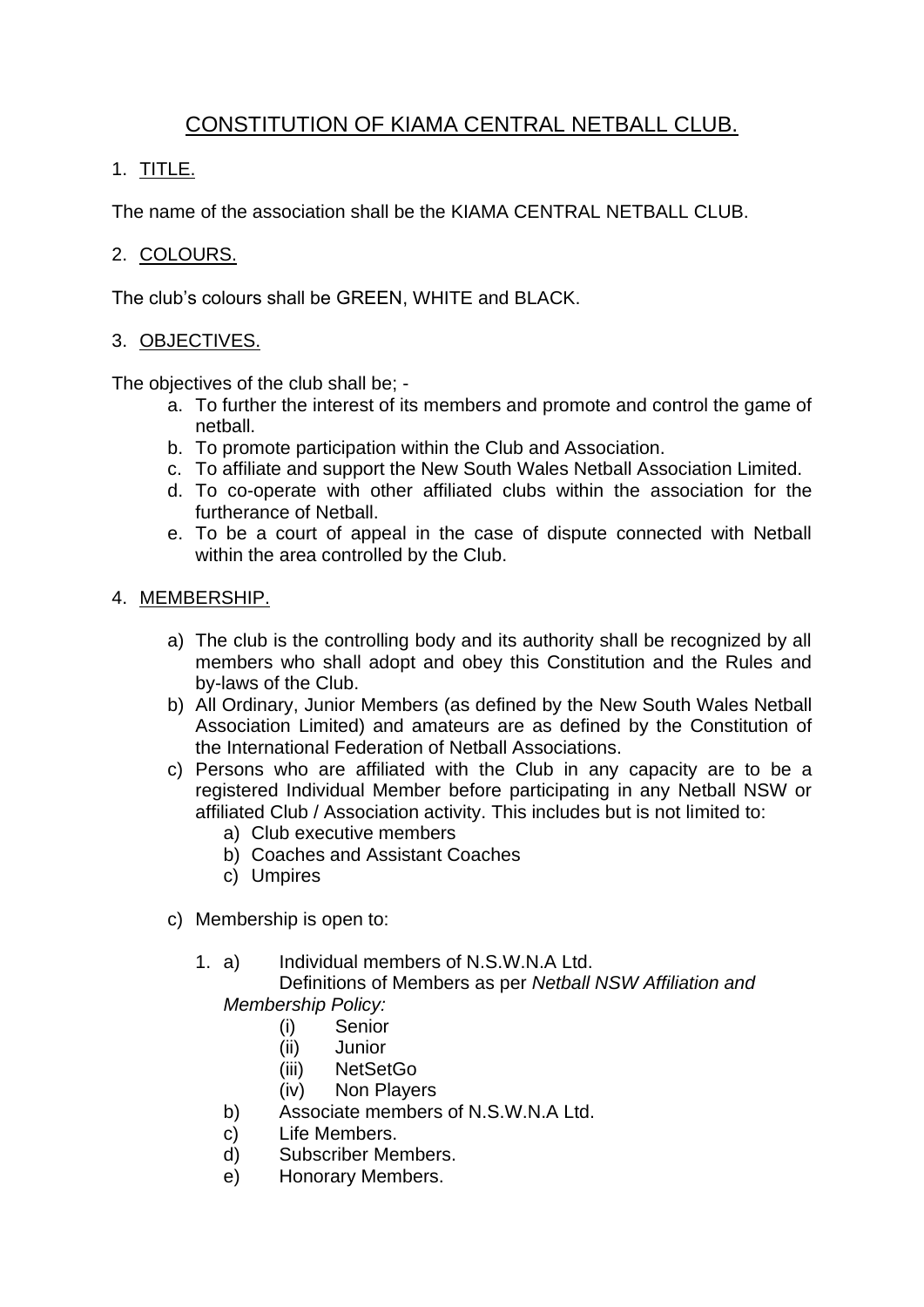- d) All carnival entries shall be forwarded through the Club.
- e) Umpiring shall be under the control of the Club's Umpires Convener.
- f) Individuals are to make themselves aware of the *Netball* NSW *Member Protection Policy* and comply with the codes and standards of behaviour it sets out.
- g) The Executive Committee may accept or reject an application and shall not be required or compelled to provide any reason for such acceptance or rejection.
- h) Members acknowledge and agree that:
	- a) this Constitution constitutes a contract between each of them and the Club and that they are bound by this Constitution and the Regulations, and the constitution and regulations of both Netball NSW and Netball Australia;
	- b) by submitting to this Constitution and Regulations they are subject to the jurisdiction of the Club, Association, Netball NSW and Netball Australia;

#### 5. LIFE MEMBERS.

- a. Any person may be elected a Life Member of the Club in recognition of outstanding service to the Club for such minimum period, as Council deems appropriate.
- b. Candidates for election as Life Members shall be nominated by two members of the Council at least one month before the AGM at which nominations will be considered.
- c. The nomination must be approved by a majority of at least two thirds of the members present and voting at the AGM, providing the Council may, by resolution from time to time hold Life Membership.
- d. An active Life Member shall be entitled to attend all meetings and shall have full voting rights. The Council shall determine from time to time which Life Members are to be regarded as active and the criteria to be applied in making that determination.

#### 6. AN HONORARY MEMBER.

- a. Is one who is invited by Council to join the Club for a specific time or purpose as determined by the Club provided two members of the Council nominate such person.
- b. An Honorary member may be admitted to Council, without voting power.

### 7. REGISTER OF MEMBER.

- a. The Public Officer of the Club shall establish and maintain a register of members of the Club, specifying the name and address of each person who is a member of the Club.
- b. The register of members shall be kept at the principal place of administration of the Club and shall be opened for inspection, free of charge, by any member of the Club at any reasonable hour.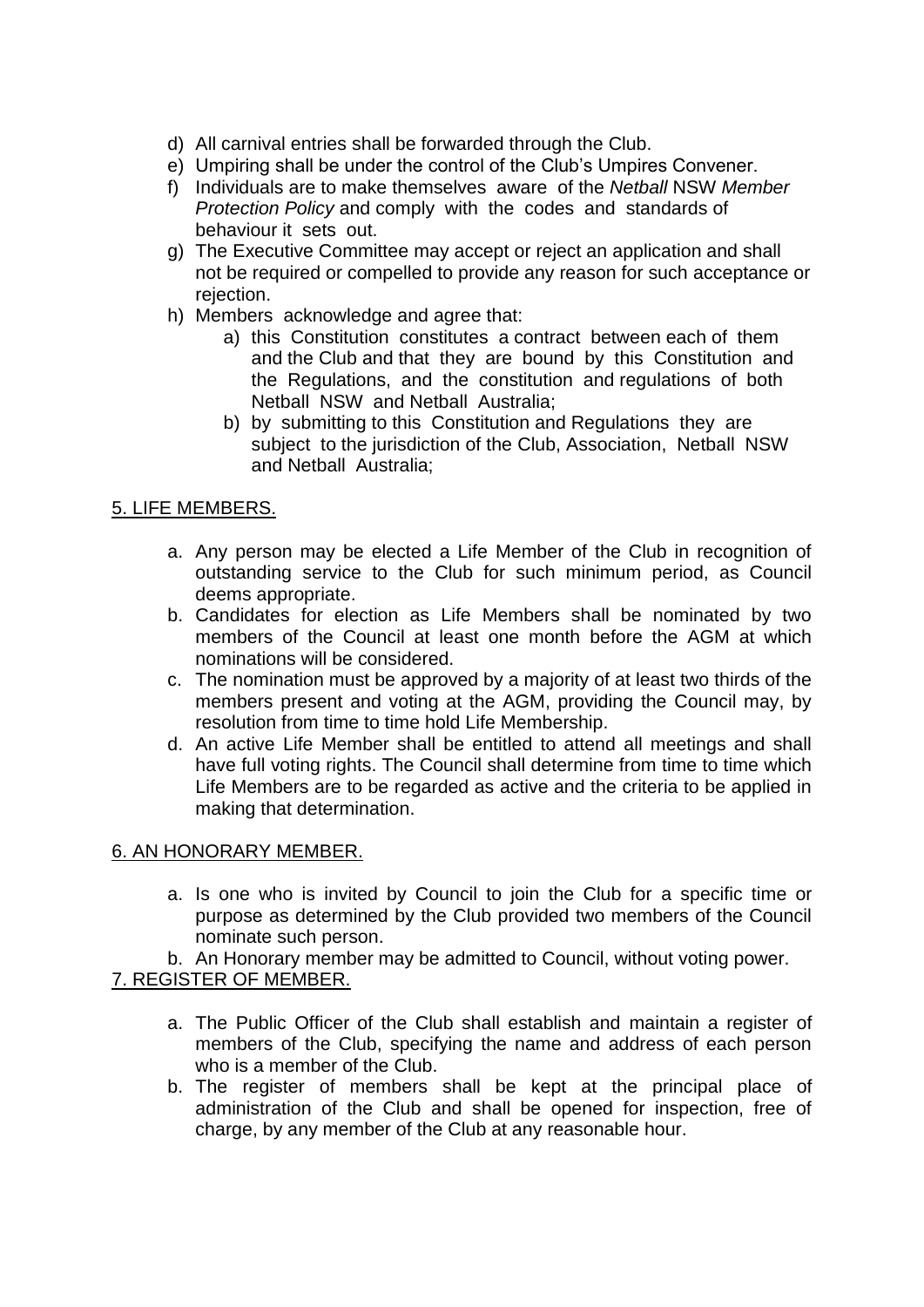### 8. FEE, SUBSCRIPTION, ETC.

The fees, subscriptions, etc. to be paid by members, shall be determined by resolution of Council at its first meeting following the AGM each year.

#### 9. MEMBERS LIABILITY.

The liability of a member of the Club to contribute toward the payment, of the debts and liabilities of the Club or the costs, charges and expenses of the winding up of the Club is limited to the amount, if any, unpaid by the member in respect of membership.

#### 10. MEETINGS.

a. 1) The president shall take the chair at all meetings and the president's absence the Chair shall be taken by the Senior Vice President.

2) If neither the President nor the Vice President is present within thirty minutes of the time fixed for the commencement of the meeting. The members shall elect a Chairperson.

3) The accidental omission to give any member the required notice shall not invalidate a meeting nor any of the business of the meeting.

b. 1) A quorum for Council and Special Council shall consist of at least a half of the Office Bearers.

2) A quorum for Annual General or Special Meetings shall consist of at least one half of the Office Bearers.

3) If no quorum is present 30 mins, after the time fixed for the commencement of a meeting, it shall be adjourned to such time as the Chairperson shall decide.

4) The Secretary shall notify the members of the meeting.

5)Each eligible member (including Office Bearers) shall have one vote to be taken in such a manner as the Chairperson shall direct, except the a secret ballot shall be taken if any member requests it.

6) In case of an equal vote, the President shall in addition, have a casting vote.

7) There shall be no voting by proxy.

c. 1) At each meeting each delegate present shall sign an attendance book.

#### 11 COUNCIL.

- a. Council shall consist of the Office Bearers of the Club, active Life Members and Members.
- b. 1) The Club Secretary shall notify the Association Secretary of the Office Bearers.

2) Persons appointed to the Council shall assume office at the commencement of the first meeting and shall hold office for the ensuring year.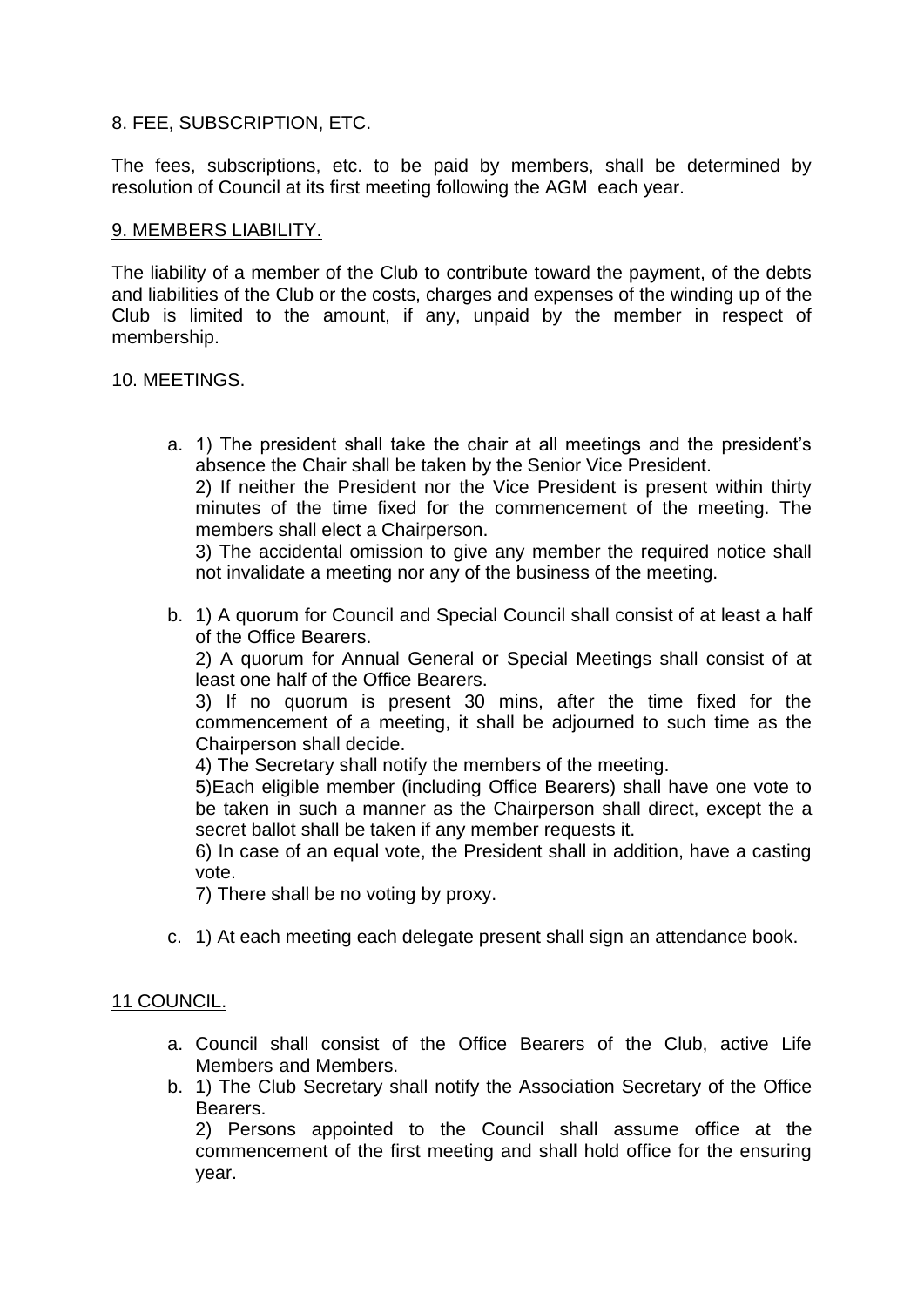3) Not withstanding the Club has the right to withdraw a delegate and appoint another delegate in that delegate's place.

4) Any casual vacancy shall be filled by a member nominated by the members of the Club and approved by the executive.

5) A vacancy shall be deemed to have occurred in respect of any delegate who has, without leave of Council, failed to attend three consecutive meetings.

6) The Council shall meet at least four times per year on suitable dates.

7) No less than seven days notice shall be given to specifying the time and place of the meeting of Council, and any special business to be dealt with, other than that set out in the by-laws.

### 12 ORDER OF BUSINESS AT COUNCIL MEETINGS SHALL BE:

- i) Apologies
- ii) Confirmation of minutes
- iii) Business arising from minutes
- iv) Notices of motions
- v) Elections
- vi) Correspondence and business arising
- vii) Reports

Executive Committees **Treasurer** Liaison Officer (if a sub group is operating) Coaching Co-ordinator Umpires Co-ordinator Sub-committee reports Delegates to other organisations

viii) General business

### 13. POWERS OF THE COUNCIL.

The Council shall be responsible for the execution of the objects of the Club and without any way limiting this responsibility shall have power.

- a) To control and manage the affairs of the Club.
- b) To fix fees payable by members and to enforce payment thereof.
- c) To control the funds of the Club and for that purpose to open and operate banking accounts, to invest funds in any manner authorised by the law for the investment of trust funds, to acquire real and personal property of all descriptions and to sell or otherwise dispose of it, to borrow money on behalf of the Club and to give security therefore, to enter into guarantees of indebtedness and generally to carry out and attend to all such matters as shall be necessary for the proper control of the property of the Club.
- d) To appoint three delegates to represent on the Council of the Netball Association meeting.
- e) To appoint any delegate or delegates to represent the Association for any purpose with such powers as may be thought fit.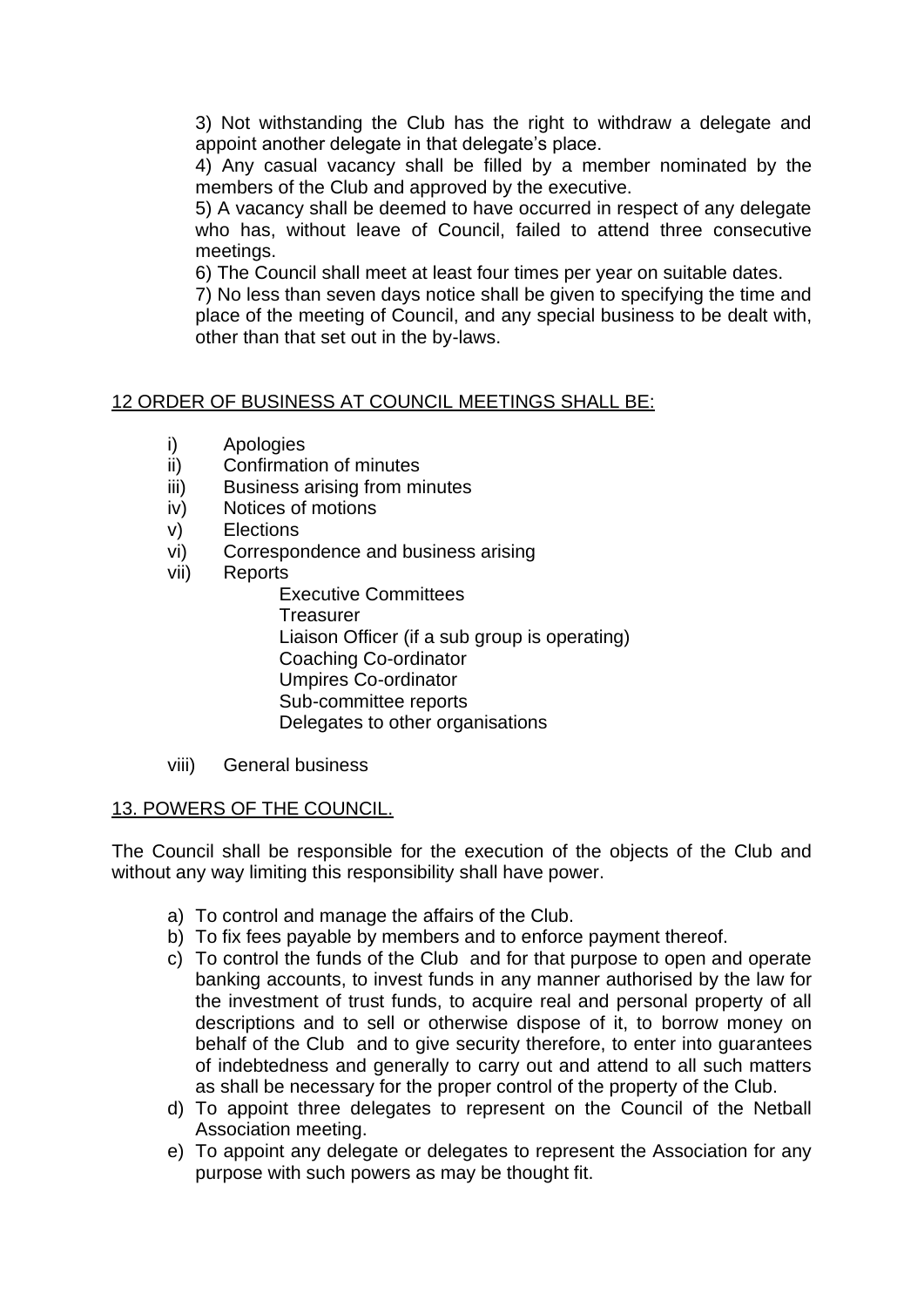f) i) to ensure that the secretary gives lists of names and address's of the Club who have paid their annual subscription.

ii) all such lists shall differentiate between classes of members.

iii) with each list there shall be forwarded a cheque to cover the total payable as subscriptions by the persons so listed.

iv) upon receipt by the Secretary of the Kiama Netball Association of the lists and payments of the subscriptions for the person whose names appear therein, those persons shall be deemed to have renewed their membership until March 31 next.

### 14. ANNUAL GENERAL MEETING.

- A i) The Annual General Meeting shall be held on a date set by the executive. ii) All financial members may attend but voting shall be restricted to Office Bearers, active Life Members and two delegates from each team.
- B i) Not less than twenty one days written notice of the date of the Annual General Meeting of the Club shall be given to each Office Bearer, Life Member and delegate.

ii) A copy of the Annual Report and audited Balance Sheet shall accompany s such notice.

- C The business of the Annual General Meeting shall be
	- i) Confirmation of the minutes of the previous Annual General Meeting.
	- ii) The consideration and adoption of the Annual Report and audited Balance Sheet.
	- iii) Appointment of an auditor for the ensuing year.
	- iv) Such other business as the meeting thinks fit.
	- v) Election of Office Bearers
- D Office Bearers appointed at the Annual General Meeting shall assume office at the conclusion of the Annual General Meeting and shall hold office for the ensuing year.

### E A SPECIAL GENERAL MEETING

Shall be called by the Secretary:

- 1. At the direction of the President, or
- 2. On a requisition signed by not less that one quarter (1/4) of the members of the Council.
- 3. Not less than twenty one days notice shall be given to each Office Bearer, Life Member and Secretary.

### 15 EXECTIVE MEETING

- A. 1. The ballot for the election of Office Bearers to form the Executive Committee shall take place at the conclusion of the AGM.
	- 2. The following Office Bearers shall be elected: President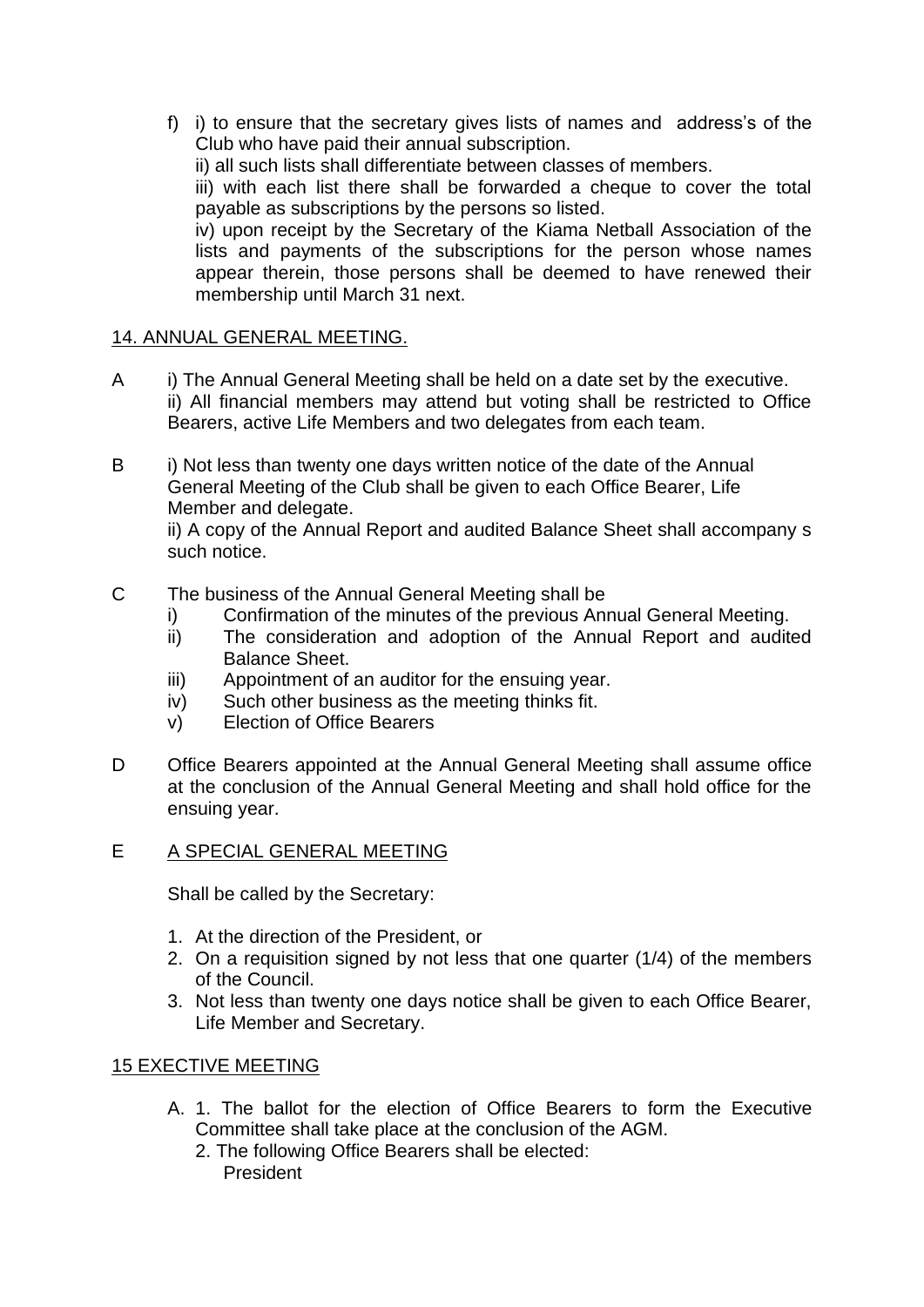Senior or Vice President **Secretary Treasurer** Coaching Co-ordinator Umpiring Co-ordinator Canteen supervisor

- B. 1. Nominations for election signed by two ordinary members and with the written consent of the nominee shall be lodged with the Secretary at least twenty eight days prior to the meeting at which the elections are to be held.
- 2. Qualifications shall accompany each nomination.
- 3. Existing Office Bearers shall be eligible for re-election.
- 4. To be eligible for nomination for the Executive Committee a nominee must be an ordinary member of the New South Wales Netball Association Ltd.
- C. No person shall be elected to more than one position on the Executive Committee.
- D. 1) The Executive Committee shall exercise the functions and powers of the Council between meetings of the Council and its decisions shall be subject to ratification by council at its next meeting.

2) Not less than two thirds of the members of the Executive Committee shall constitute a quorum.

- E. 1) The Executive Committee may be empowered by Council to take Disciplinary action pursuant to this constitute against any member. 2) The member concerned shall have the right of appeal within seven days of notification of the disciplinary action to be taken.
- F. 1) Vacancy in Executive Committee shall be filled by Council.
	- 2) A vacancy shall be deemed to have occurred in respect of any member therefore who has, without leave of the Executive Committee, failed to attend three consecutive meetings.

3) No Office Bearer shall be entitled to receive remuneration for any service as such.

### 16 MEETING OF EXECUTIVE COMMITTEE

- a) Meetings shall be set by the Office Bearers throughout the year.
- b) Should it be necessary to call an additional meeting, all Office Bearers shall be notified at least forty eight hours prior to the meeting being held
- c) Should a quorum of the Executive Committee be present, an emergency meeting may be convened.

#### 17 SUB COMMITTEES

a) The following sub-committee shall be elected each year: Selection Committee Fund Raising Committee Canteen Committee Umpires Committee Disputes Committee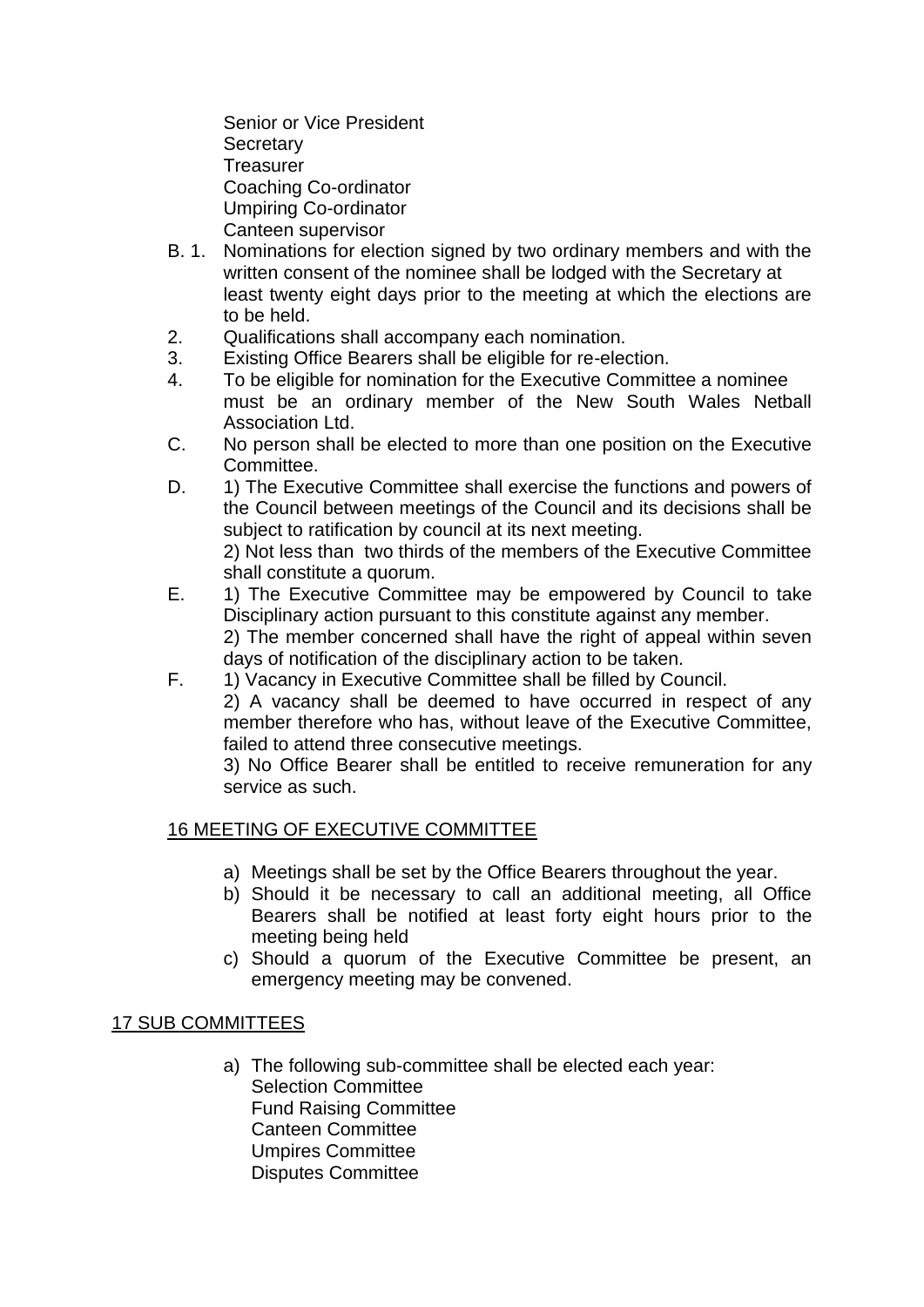- b) The President, Secretary and Treasurer shall be ex officio members of the Selection Sub-committee.
- c) The Council may from time to time appoint such additional subcommittees as it thinks fit and define the functions thereof.

### 18 FINANCE.

- a) Course of funds- the funds of the club shall be derived from annual subscriptions of members, playing and other fees and donations, and subject to any resolutions passed by the Club in general meeting, such as sources as the Executive Committee determine.
- b) The banking accounts of the Association shall be kept at a bank approved the Council and all cheques operating on the account shall be signed by any two of the following Office Bearers: President, Secretary, and Treasurer.
- c) The financial year of the Club shall commence on October 1<sup>st</sup> and end on September 30<sup>th</sup> of each year.
- d) 1) All current bank statements/pass books shall be tabled at each meeting of Council, together with a written financial report.

2) The books of the Club shall be audited each year by a qualified person who is not a member of the Club.

3) The audited Balance Sheet shall be presented to each Annual General Meeting.

e) All New South Wales fees shall be paid by due date.

#### 19 CUSTODY OF BOOKS

Except as otherwise provided by these rules, all records, books and other documents relation to the Club shall be kept under the custody or control of the Public Officer.

#### 20 INPSECTION OF RECORDS

Any member of the Council may inspect the books of account and members roll any minute book of the Club at any reasonable time.

#### 21 ENFORCEMENT OF CONSTITUTION

- a) The authority of the Club shall be extended to and be recognized by all individual members.
- b) The council shall have power to deal with and adjudicate upon all requests and disputes as to the interpretation of the Constitution, Rules and Bylaws, and upon any complaints made to it of misconduct detrimental to the policy, interest or welfare of the Club by any club or person to whom this Constitution applies.
- c) The Council may fine, caution, expel or suspend from membership for such period as it thinks fit any such club or person to whom this Constitution applies provided however that at least twenty one days before the meeting at which such matter is to be considered shall have been notified in writing and invited to be present at the meeting and that the